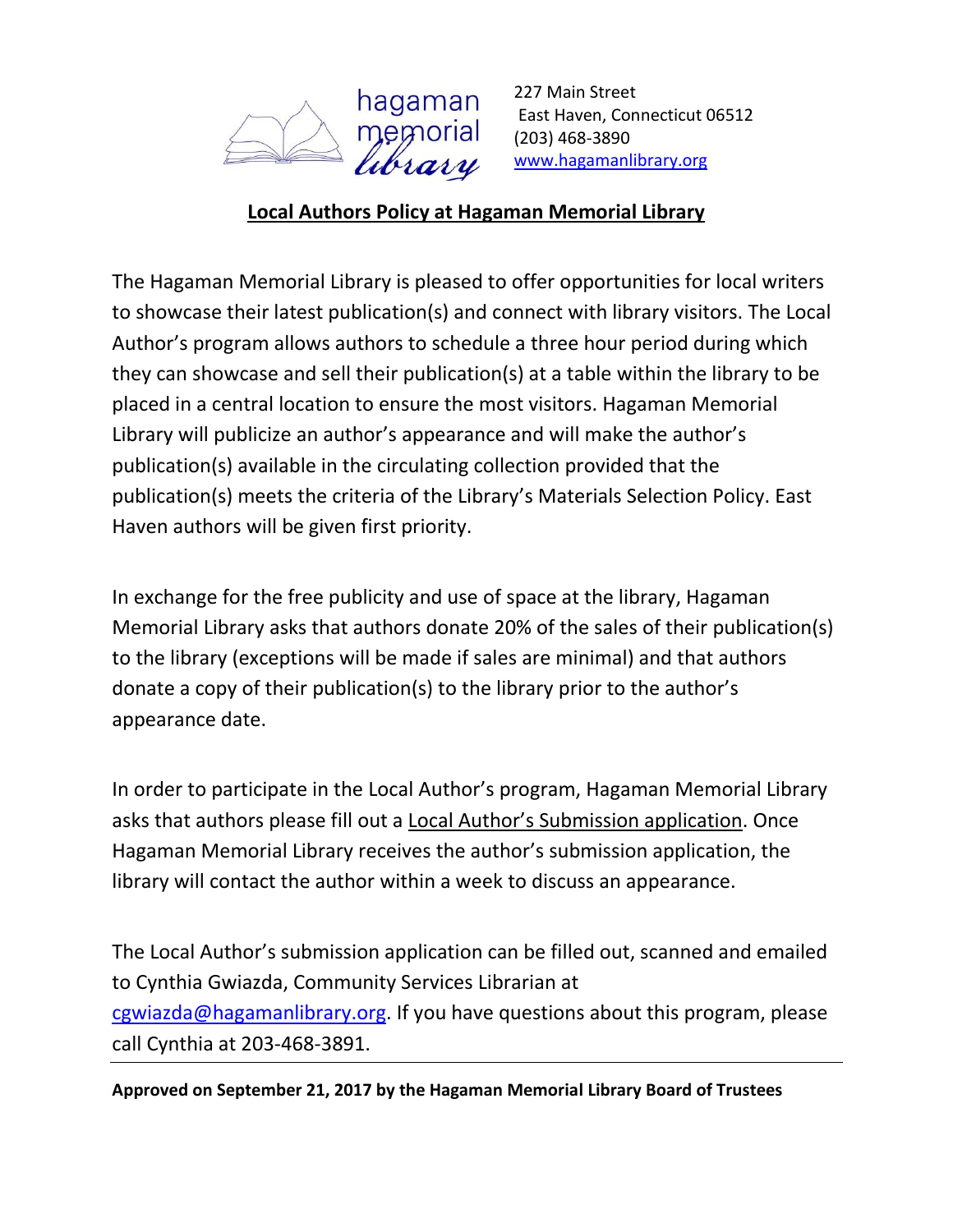## **Local Author's Submission Application**

| Name: 2008 2010 2020 2021 2021 2022 2023 2024 2022 2023 2024 2022 2023 2024 2022 2023 2024 2022 2023 2024 2022 2023 2024 2022 2023 2024 2022 2023 2024 2022 2023 2024 2022 2023 2024 2022 2023 2024 2022 2023 2024 2023 2024 2 |
|--------------------------------------------------------------------------------------------------------------------------------------------------------------------------------------------------------------------------------|
|                                                                                                                                                                                                                                |
|                                                                                                                                                                                                                                |
| <b>State and</b>                                                                                                                                                                                                               |
| Telephone number and best time to reach you:                                                                                                                                                                                   |
|                                                                                                                                                                                                                                |
| <b>Book Title:</b>                                                                                                                                                                                                             |
| <b>Book Summary:</b>                                                                                                                                                                                                           |
|                                                                                                                                                                                                                                |
|                                                                                                                                                                                                                                |
| Primary                                                                                                                                                                                                                        |
| Audience:                                                                                                                                                                                                                      |
| Please send an electronic copy of the cover of your book(s) in .pdf or jpg format<br>to cgwiazda@hagamanlibrary.org.                                                                                                           |

**Brief Author Bio:**